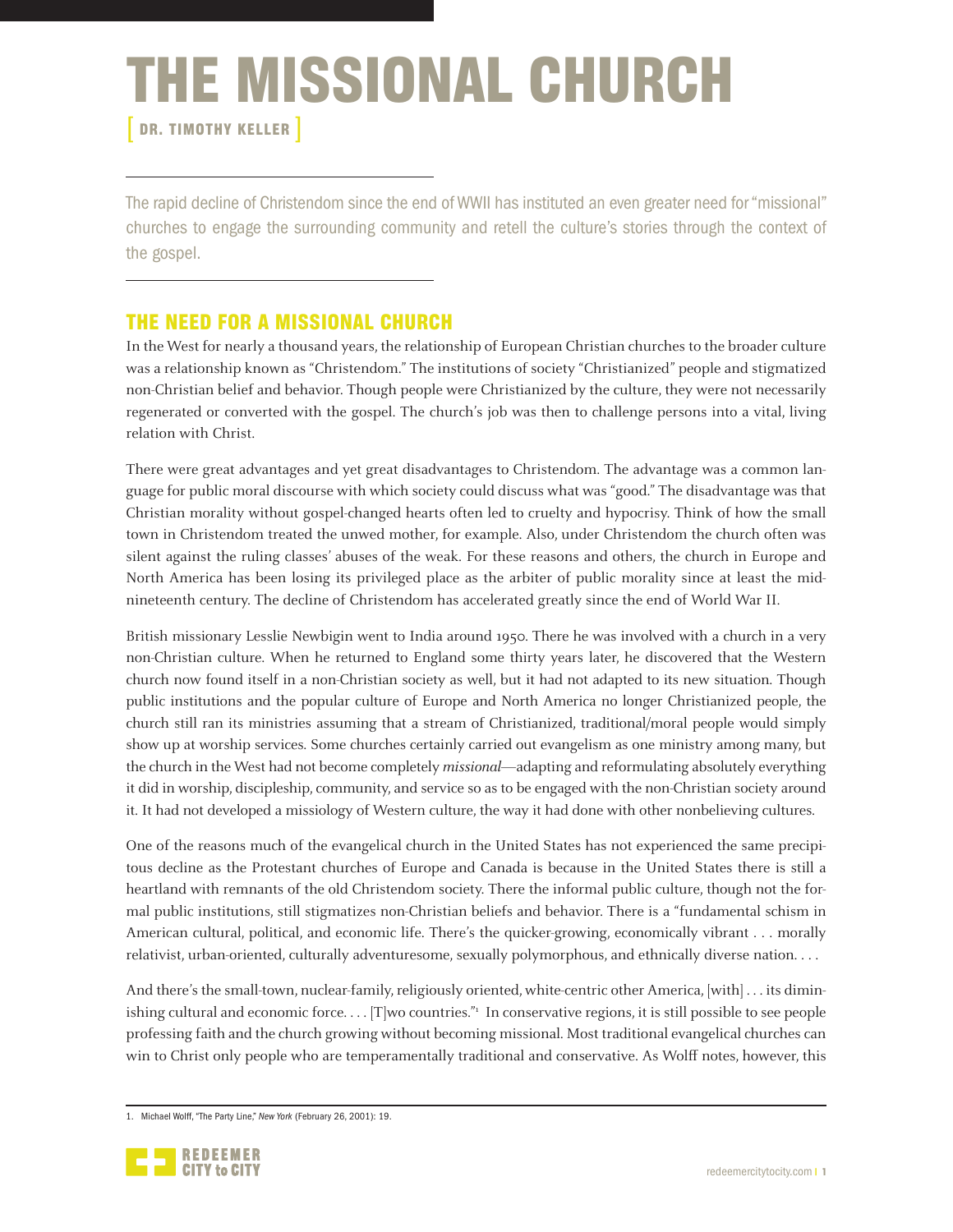is a shrinking market, and eventually evangelical churches ensconced in the declining, remaining enclaves of Christendom will have to learn how to become missional. If they do not, they will decline or die.

We don't simply need evangelistic churches; rather, we need *missional* churches.

## THE PRACTICES OF A MISSIONAL CHURCH

## SPEAK IN THE VERNACULAR

In Christendom there is little difference between the language inside and outside of the church; technical biblical terms are well known inside and outside church life. Documents of the early U.S. Congress, for example, are riddled with allusions to and references from the Bible. In a missional church, however, these terms must be explained.

The missional church:

- **+**  avoids "tribal" language, stylized prayer language, unnecessarily pious evangelical jargon, and archaic language that seeks to set a spiritual tone.
- **+**  avoids "we-they" language, disdainful jokes that mock people of different politics and beliefs, and dismissive, disrespectful comments about those who differ with us.
- **+**  avoids sentimental, pompous, "inspirational" talk.
- **+**  avoids talking as if nonbelieving people were not present. If you speak and discourse as if your whole neighborhood were present (and not just scattered Christians), eventually more and more of your neighbors will find their way in or be invited.

Unless all of the above is the outflow of a truly humble-bold, gospel-changed heart, it is all just marketing and spin.

### ENTER AND RETELL THE CULTURE'S STORIES WITH THE GOSPEL

In Christendom it is possible to simply exhort Christianized people to do what they know they should. There is little or no real engagement, listening, or persuasion. Often, along with exhortation there is a heavy reliance on guilt to motivate behavior change. In a missional church, the preaching and communication always assume the presence of skeptical people and consequently engage their stories.

- **+**  To enter the culture's stories means to show sympathy toward and deep acquaintance with the literature, music, theater, and other arts expressing the existing culture's hopes, dreams, heroic narratives, and fears.
- **+**  To retell the culture's stories is to show how only in Christ can we have freedom without slavery, and embrace of the other without injustice. The older culture's story called on people to be a good father/mother, son/daughter, and to live a decent, merciful, good life. Now the culture's story calls people (a) to be free and self-created and authentic (note the theme of freedom from oppression); and (b) to make the world safe for everyone else to be the same (theme of inclusion of the "other"; justice).

#### THEOLOGICALLY TRAIN LAYPEOPLE FOR PUBLIC LIFE AND VOCATION

In Christendom you can afford to train people solely in prayer, Bible study, and evangelism—private world skills because they are not facing radically non-Christian values in their public life. In a missional church, the laity needs theological education to "think Christianly" about everything and to work with Christian distinctiveness. They need to know three things: (a) which cultural practices manifest common grace and are to be embraced, (b) which practices are antithetical to the gospel and must be rejected, and (c) which practices can be adapted/revised.

**+**  In a missional situation, the renewing and transformation of the culture through the work of laypeople with distinctively Christian vocations must be lifted up as real kingdom work and ministry, along with the traditional ministry of the Word.